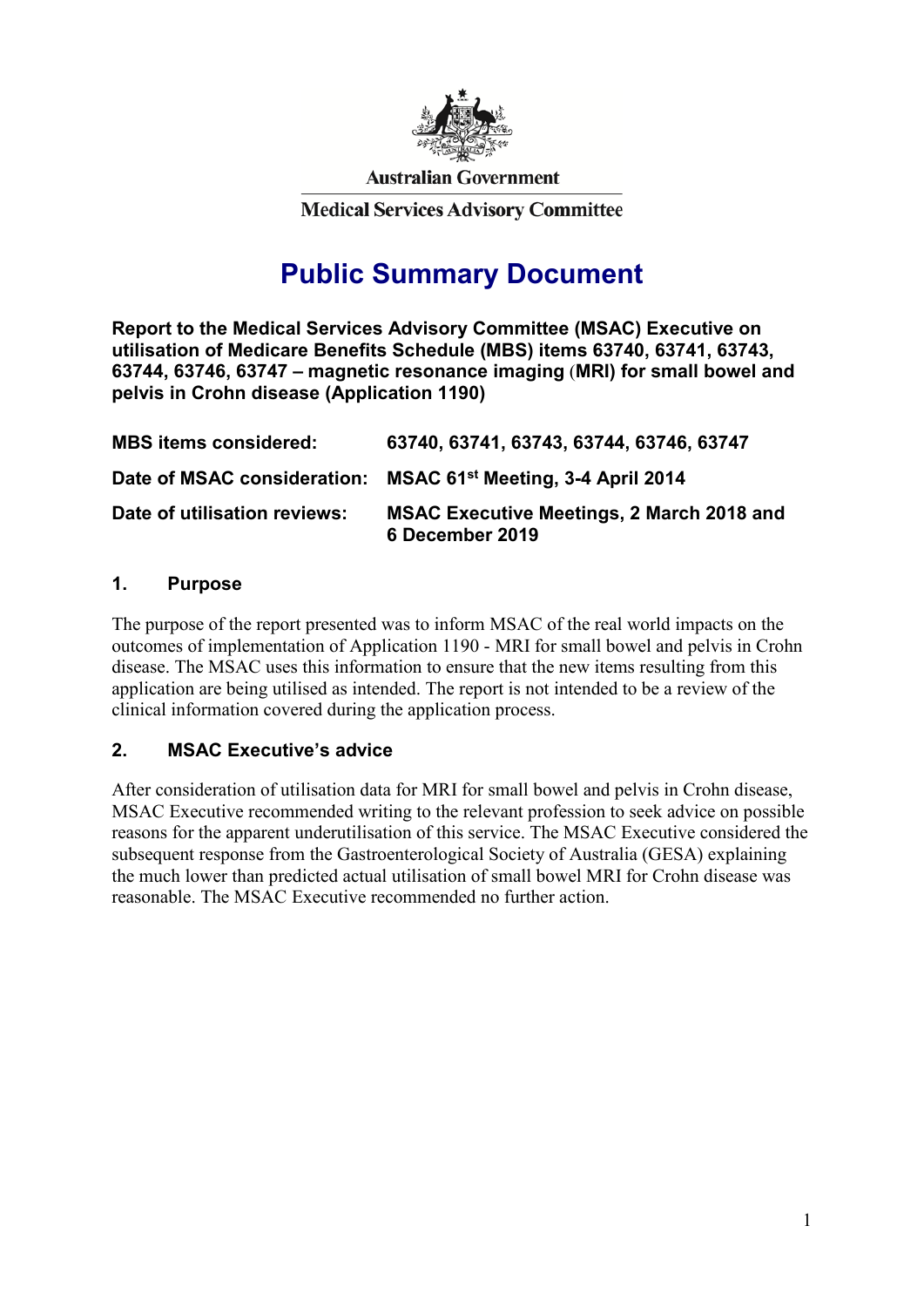## **3. Predicted vs Actual Utilisation**

| <b>Number</b><br>οf<br><b>Services</b> | 2014/2015      | 2015/2016 | 2016/2017 | 2017/2018 | 2018/2019      | <b>Total</b>   |
|----------------------------------------|----------------|-----------|-----------|-----------|----------------|----------------|
| 63740                                  | 2,263          | 5,591     | 6,686     | 7,720     | 8,866          | 31,126         |
| 63741                                  | 223            | 621       | 492       | 512       | 439            | 2,287          |
| 63743                                  | 492            | 1,123     | 1,500     | 1,708     | 1,873          | 6,696          |
| 63744                                  | $\overline{2}$ | 13        | 19        | 7         | $\overline{2}$ | 43             |
| 63746                                  |                | 1         | 1         |           |                | $\overline{2}$ |
| 63747                                  |                | 11        | 27        | 5         |                | 43             |
| <b>Total</b>                           | 2,980          | 7,360     | 8,725     | 9,952     | 11,180         | 40,197         |

The predicted utilisation was based on the patient population defined during the MSAC consideration of the service, with an assumption that all patients with small bowel or complex perianal Crohn disease would receive an MRI yearly.

The utilisation of items 63740, 63741, 63743, 63744, 63746, 63747 (listed at [Appendix A\)](#page-3-0) was much lower than predicted. The predicted utilisation was 13,597 services per year and the actual utilisation has been significantly less. However, take-up of the new items is increasing.

The reasons suggested by GESA for this underutilisation were:

- an overestimation of the patient population and frequency of scans;
- issues with access to radiologists with experience reporting on inflammatory bowel disease scans;
- a limited number of requesting specialists who are familiar with the disease; and
- the recent development of small bowel ultrasound techniques.

### **4. Background:**

An application was submitted in July 2011 by GESA, which requested MBS listing for MRI for patients with Crohn disease.

MSAC noted that the application was for funding of three new MBS items for MRI - small bowel, pelvis and enteroclysis - in two key populations:

- 1) patients with small bowel Crohn disease; and
- 2) patients with fistulising perianal Crohn disease.

MSAC agreed that there are several comparators depending on the separate indications for MRI. MSAC noted that for the proposed evaluation indications, MRI would replace existing tests, and for the proposed assessment indications MRI would complement existing tests as an additional service.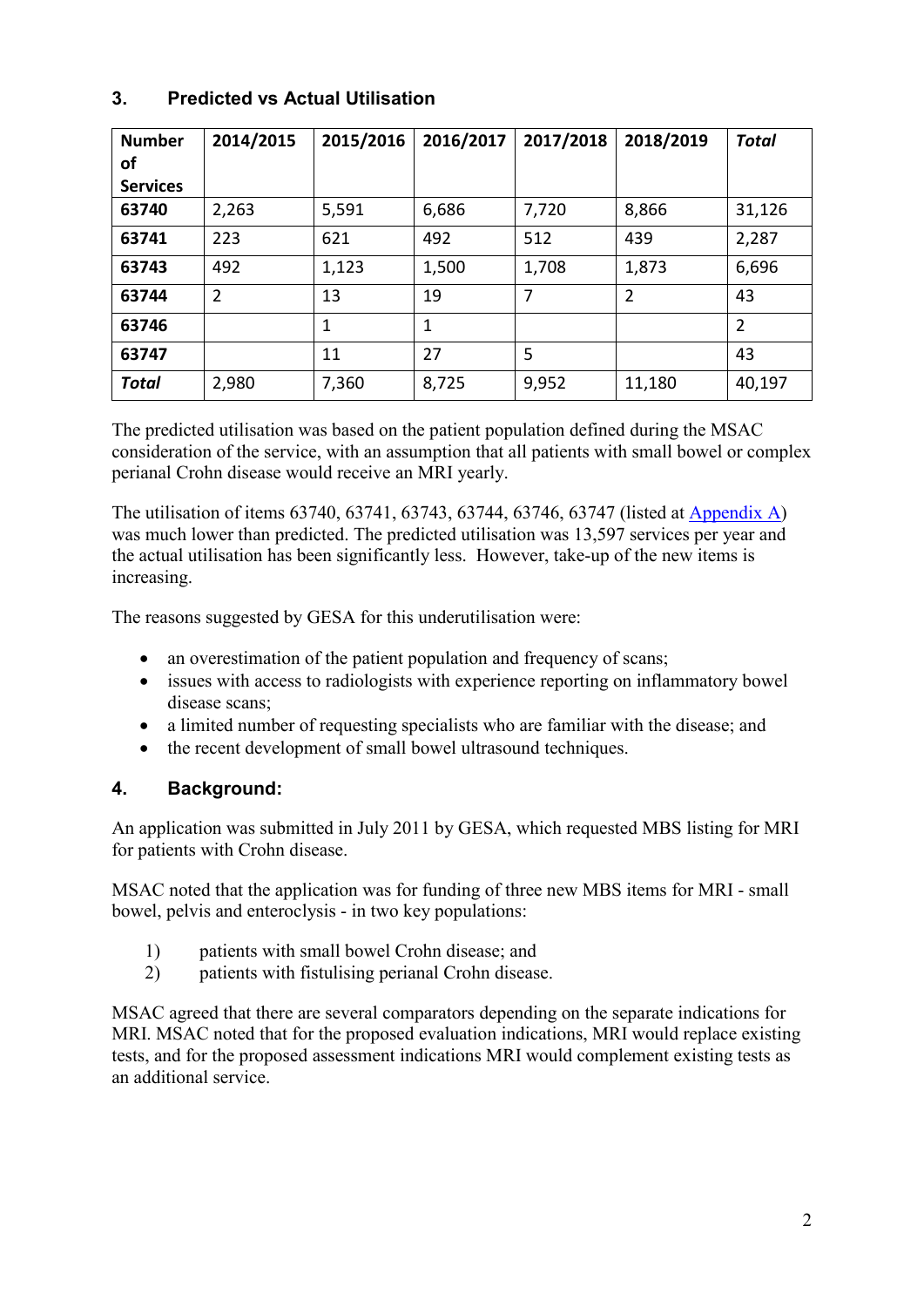MSAC supported public funding of new MBS items for:

- MRI for evaluation of pelvic sepsis and fistulas in fistulising perianal Crohn disease (MBS items 63743 and 63747); and
- MRI for evaluation of known or suspected complications in small bowel Crohn disease (MBS items 63740, 63741, 63744, and 63746).

## **5. Further information on MSAC**

Further information is available on the MSAC website at: [www.msac.gov.au.](http://www.msac.gov.au/)